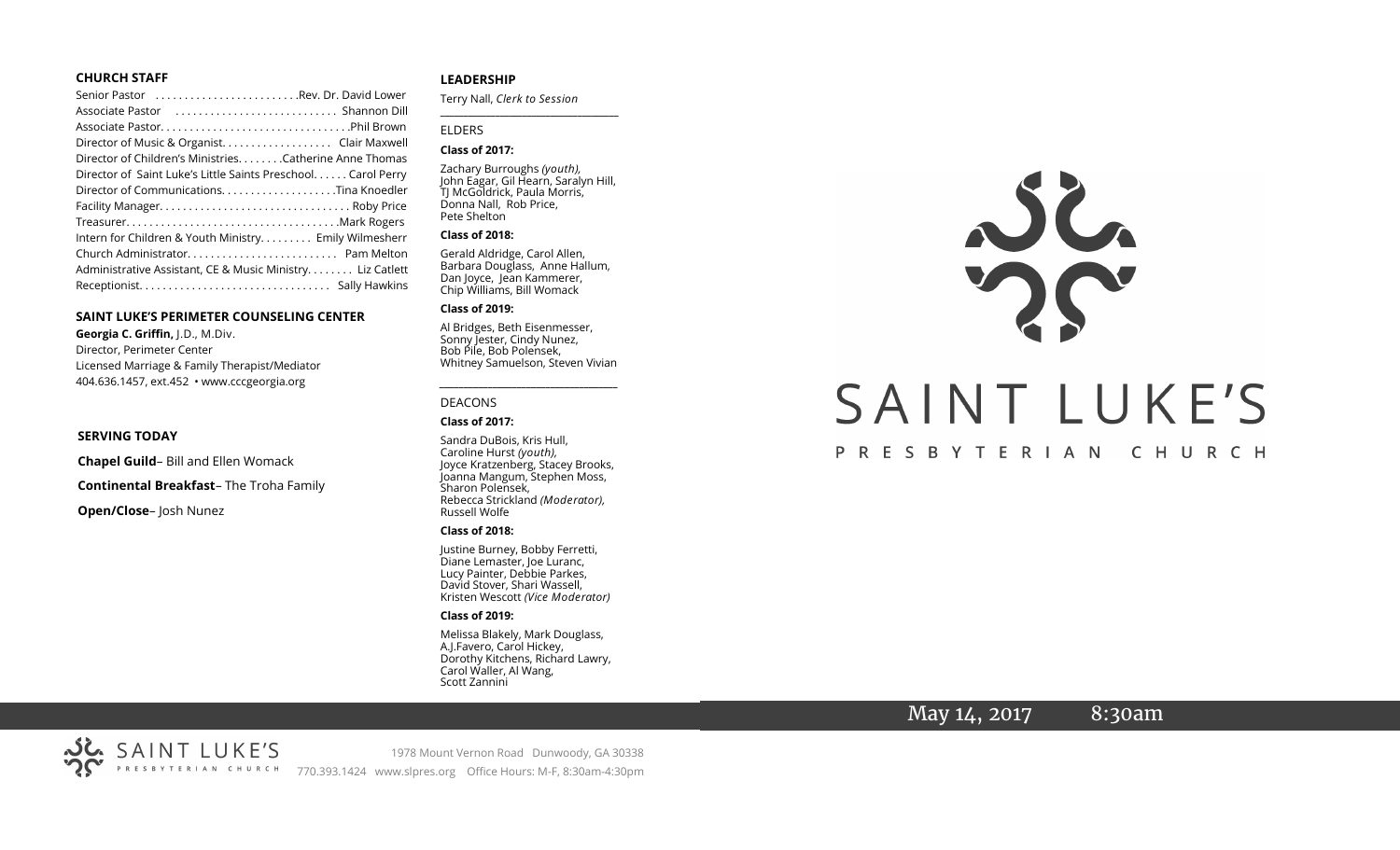

1978 Mount Vernon Road • Dunwoody, Georgia 30338 770.393.1424 • www.slpres.org

#### **May 14, 2017**  Fifth Sunday of Easter

#### **Liturgical Color:** White

*White is used on days we celebrate the redemptive work of Jesus Christ, such as Easter, Christmas and Communion Sundays.*

## **SUNDAY SCHEDULE**

8:30am Chapel Communion Service 9:30am Sunday School 11:00am Sanctuary Worship Service *Nursery available at all services and Sunday School.*

## MISSION

Responding to God's call and empowered by the Holy Spirit, we invite all to join us in knowing, serving, and sharing Jesus Christ here and around the world.

## VISION

To be a beacon of faith, hope, and love– every member an active disciple in Christ's ministry.

#### **WELCOME, GUESTS!**  We are delighted you are worshipping with us.

**DURING** the Welcome, please print the requested information on the Friendship Pad and pass the Friendship Pad down the pew.

**AFTER** the worship service, please join us outside the Chapel where our Pastors will be available to answer questions and provide you with a loaf of freshly-baked bread.

**FOR MORE** information about our programs, ministries or membership, please contact one of our Pastors at 770.393.1424, or visit our website: slpres.org.

### **THAT ALL MAY WORSHIP**

**ASSISTIVE** hearing devices, large print hymnals, large print bulletins and back cushions are available. Please contact an usher for further assistance. histext **CHILDREN'S WORSHIP** notebooks

and activity sheets are available on the table just outside the Chapel doors. For your convenience, there is a Family Restroom located in the hallway of the administrative offices, on the first floor, near the main lobby.

**CAMP LITTLE SAINTS**— Saint Luke's Preschool & Kindergarten is offering a fun camp for kids who turned 2 by September 1, 2016 through kids who have completed Kindergarten. 4 days each week, 9 a.m. - 1 p.m. Space is limited. Contact Carol Perry at 770.393.1424 ext. 240.

**GETTING SPACY** // May 30 – June 2 // Blast off for fun as we learn what it takes to be an astronaut! We'll suit up and climb aboard the SLLS Spaceship to explore the planets in our solar system. Along the way we'll make edible moon rocks and Martian Slime!

**TAKE ME OUT TO THE BALLGAME** // June 5 – June 8 // Grab your baseball hat and hit the SLLS ballpark! Our ball players will spend lots of time with balls of all kinds during the week. There will be plenty of ballpark snacks and we'll take home our own personalized trading cards!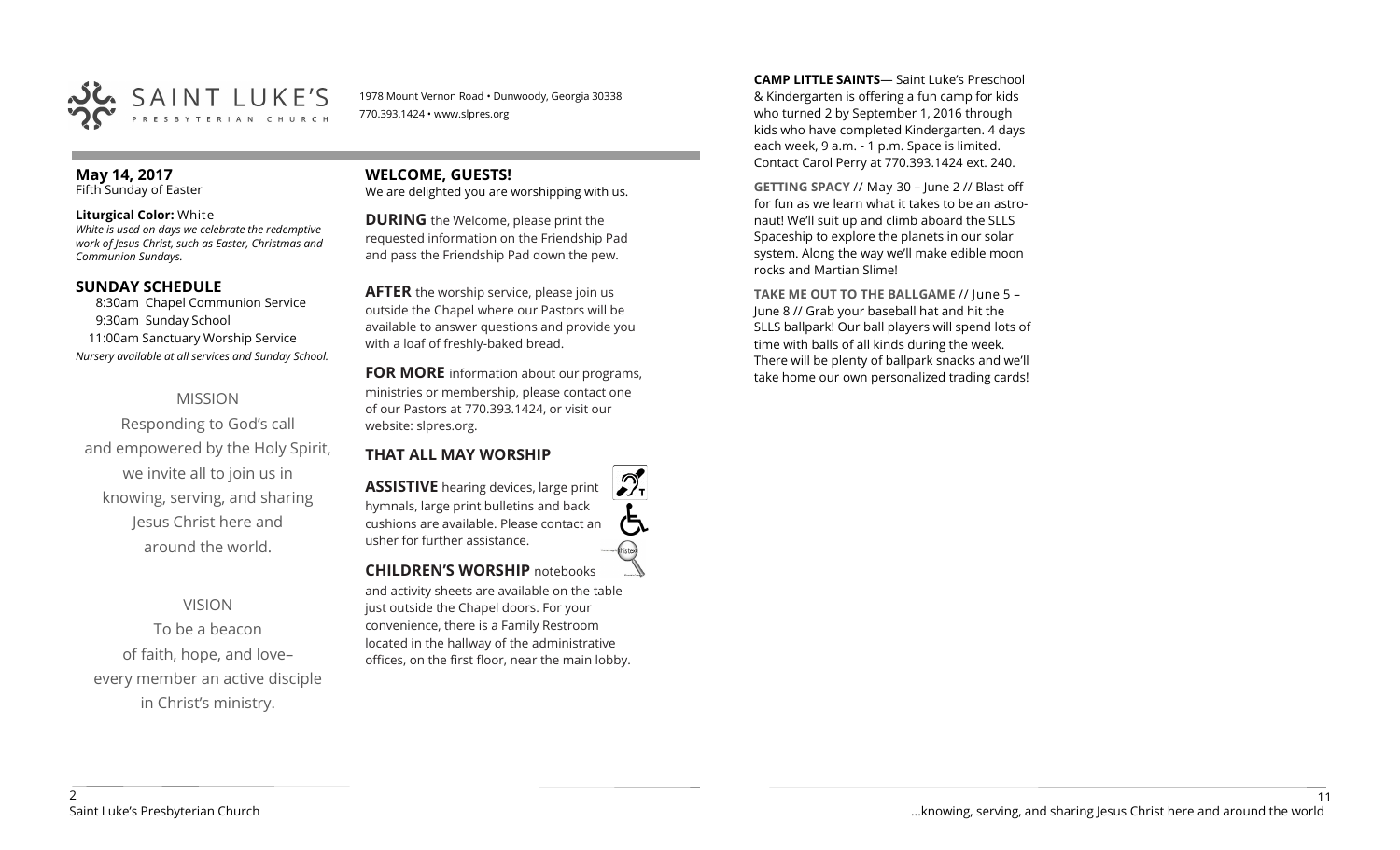# YOUTH MINISTRY

**Phil Brown philbrown@slpres.org / 770.393.1424 ext. 238 Emily Wilmesherr emilywilmesherr@slpres.org/ 770.393.1424 ext. 234**   $\_$  ,  $\_$  ,  $\_$  ,  $\_$  ,  $\_$  ,  $\_$  ,  $\_$  ,  $\_$  ,  $\_$  ,  $\_$  ,  $\_$  ,  $\_$  ,  $\_$  ,  $\_$  ,  $\_$  ,  $\_$  ,  $\_$  ,  $\_$  ,  $\_$  ,  $\_$  ,  $\_$  ,  $\_$  ,  $\_$  ,  $\_$  ,  $\_$  ,  $\_$  ,  $\_$  ,  $\_$  ,  $\_$  ,  $\_$  ,  $\_$  ,  $\_$  ,  $\_$  ,  $\_$  ,  $\_$  ,  $\_$  ,  $\_$  ,

#### **YOUTH SUNDAY SCHOOL**

Youth will meet upstairs in the Youth Room from 9:30-10:30am

### **YOUTH GROUP**

There is not Youth Group this week

## **VACATION BIBLE SCHOOL 2017**

We are looking for five youth volunteers to help with the gathering time for VBS , June 12- 15. This includes skits, music, and energizers. Talk to Phil if you are interested. If you want to help in other areas of VBS, the volunteer sign-up sheet is on the wall in the pre-school area.

### **VBS VOLUNTEER TRAINING**

If you are volunteering with VBS this year, please choose one of the following dates to come to the church for training: May 17, 7-8pm or June 4, 12-1pm.

#### **MARK YOUR CALENDARS**

**May 14:** Sunday School, No Youth Group (Mother's Day)

**May 20:** Mt. Top Tool Training. 9am-12pm behind the Great Hall

**May 21:** Six Flags (sign up and details on SLPC website)

**May 28:** No Sunday School or Youth Group (Memorial Day Weekend)

# MUSIC MINISTRY

**Clair Maxwell clairmaxwell@slpres.org / 770.393.1424 ext. 227** 

### **CHOIR REHEARSALS ON WEDNESDAYS:**

| 6:30-7:20pm | Festival Ringers, Youth & Adults, Clair Maxwell, Director |
|-------------|-----------------------------------------------------------|
| 7:30-9:00pm | Chancel Choir, Youth & Adults, Clair Maxwell, Director    |

### **SUMMER MUSIC**

We are currently scheduling music for our summer worship services while our choirs take the summer off. If you play an instrument, take music lessons, or can't sing with the choirs during the year, this is your chance to share your gifts with the congregation. Music is needed at the 8:30 and 11am services from June 4 through August 13. All singers and instrumentalists are welcome and appreciated! Contact Clair Maxwell if interested.

\_\_\_\_\_\_\_\_\_\_\_\_\_\_\_\_\_\_\_\_\_\_\_\_\_\_\_\_\_\_\_\_\_\_\_\_\_\_\_\_\_\_\_\_\_\_\_\_\_\_\_\_\_\_\_\_\_\_\_\_\_\_\_\_\_\_\_\_\_\_\_\_\_\_\_\_\_\_\_\_\_\_\_\_\_\_\_\_\_\_\_\_\_\_\_\_\_\_\_\_

## **In Preparation for Worship**

Distinctions drawn by the mind are not necessarily equivalent to distinctions in reality. *- Thomas Aquinas*



**Prelude** Joyful, Joyful, We Adore Thee *arr. Faye Lopez* 

### **Welcome and Announcements**

## **Call to Worship\***

|                                                                   | Leader: Alleluia, Christ is risen!                                                  |  |  |
|-------------------------------------------------------------------|-------------------------------------------------------------------------------------|--|--|
|                                                                   | People: He is risen, indeed! Alleluia!                                              |  |  |
|                                                                   | Leader: We give praise to God, the Lord of New Life,                                |  |  |
|                                                                   | People: for those who hunger for God shall find Him risen, and be fed by the truth! |  |  |
|                                                                   | Leader: All the earth will remember hope's victory,                                 |  |  |
|                                                                   | People: all people will practice hope until the kingdom of heaven is come!          |  |  |
|                                                                   | Leader: Let us worship the risen Lord, our God!                                     |  |  |
| Hymn #15*<br>All Creatures of Our God and King LASST UNS ERFREUEN |                                                                                     |  |  |

## **Call to Confession\***

Leader: The Lord be with you. **People: And also with you.** Leader: Let us pray.

## **Prayer of Confession\***

#### **Lord of all creation,**

**in Christ you have made us all sisters and brothers in Christ. There are no more distinctions, and there is no separation that can remove anyone from your love. We confess that our vision is not always so expansive. We judge others, separate ourselves, and build barriers around us. Forgive us. Help us tear down the walls around us, and embrace others without distinction. As you have shown in Jesus the Christ...***(Silence is kept for personal confession)* 

Leader: Lord, in Your mercy, **People: Hear our prayer. Amen.**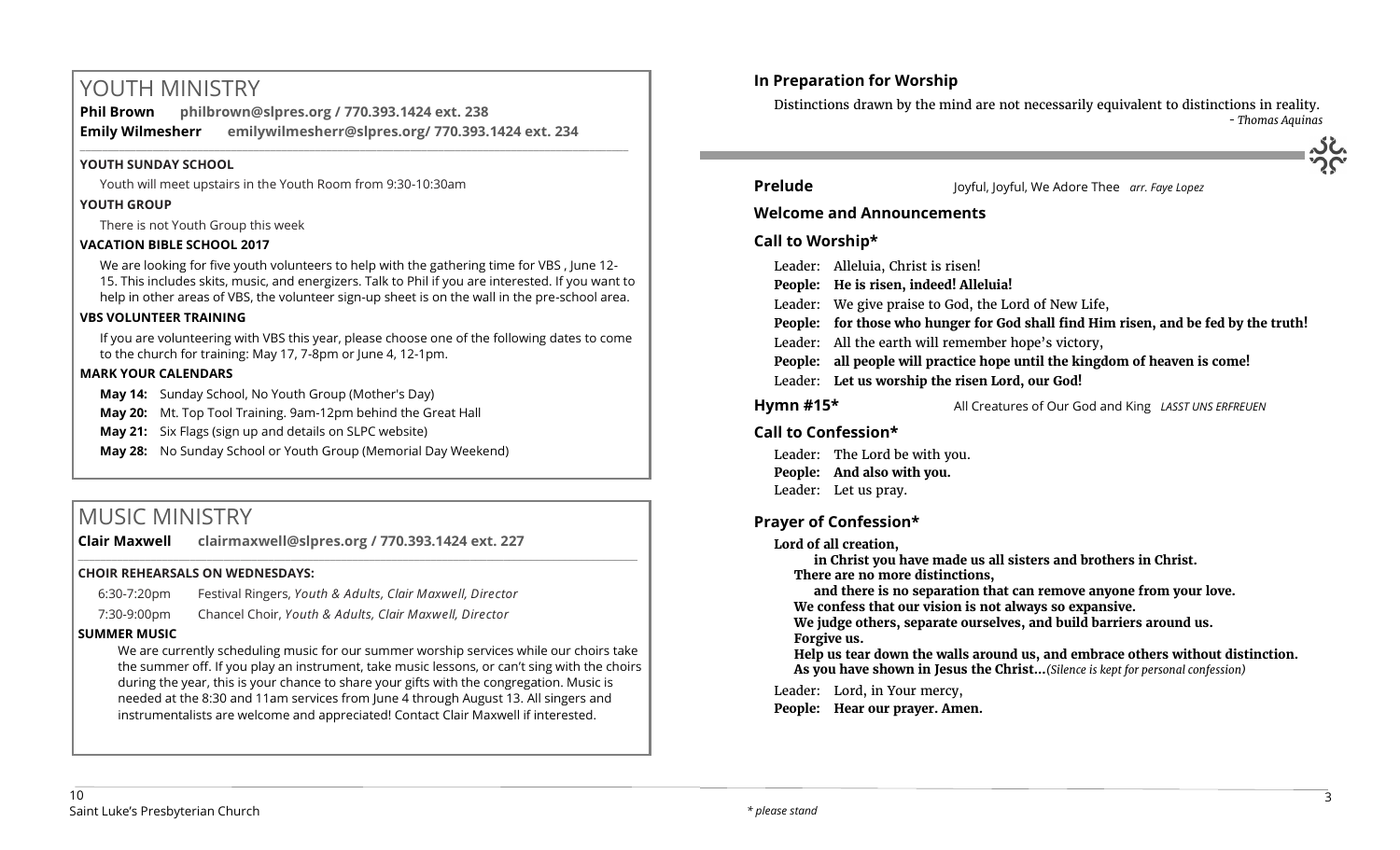## **Assurance of Forgiveness\***

#### **Song of Praise\* Praise God, from Whom All Blessings Flow** *LASST UNS ERFREUEN*

**Praise God, from whom all blessings flow. Praise God all creatures high and low. Alleluia, alleluia!** 

**Praise God, in Jesus fully known: Creator, Word and Spirit one. Alleluia, alleluia! Alleluia, alleluia, alleluia!** 

### **Passing of the Peace of Christ\***

Leader: May the peace of Christ be with you. **People: And also with you.**

#### **Prayer for Illumination**

**Scripture Lesson** Acts 15:1-18, *page 134-135 of the New Testament* 

Leader: The Word of the Lord. **People: Thanks be to God.**

**Tell Us Our Story Catherine Anne Thomas Catherine Anne Thomas Catherine Anne Thomas** 

*Children are always welcome to stay in worship. If preferred, parents may take their child(ren) to the nursery.*

| Sermon                | Expanding the Kingdom                           | Emily Wilmesherr |
|-----------------------|-------------------------------------------------|------------------|
| Hymn #301 $\star$     | Let Us Build A House (All Are Welcome) TWO OAKS |                  |
| Affirmation of Faith* | Apostles' Creed                                 |                  |

**I believe in God, the Father Almighty, Maker of heaven and earth, and in Jesus Christ, His only Son, our Lord; who was conceived by the Holy Ghost, born of the Virgin Mary, suffered under Pontius Pilate; was crucified, dead, and buried; He descended into hell; the third day He rose again from the dead; He ascended into heaven, and sitteth on the right hand of God the Father Almighty; from thence He shall come to judge the quick and the dead. I believe in the Holy Ghost; the holy catholic Church; the communion of saints; the forgiveness of sins; the resurrection of the body; and the life everlasting. Amen.**

# S P L A S H ! CHILDREN'S MINISTRIES

**Catherine Anne Thomas cathomas@slpres.org / 770.393.1424 ext. 228** 

#### **VBS VOLUNTEER TRAINING NEWS**

Fun Factory "employees" are encouraged to attend ONE of these two training sessions:

**\_\_\_\_\_\_\_\_\_\_\_\_\_\_\_\_\_\_\_\_\_\_\_\_\_\_\_\_\_\_\_\_\_\_\_\_\_\_\_\_\_\_\_\_\_\_\_\_\_\_\_\_\_\_\_\_\_\_\_\_\_\_\_\_\_\_\_\_\_\_\_\_\_\_\_\_\_\_\_\_\_\_\_\_\_\_\_\_\_\_\_\_\_\_\_\_\_\_\_\_\_\_\_\_\_\_\_** 

- ~ **Wednesday, May 17** from 7-8pm, Room 231/233, dessert and drinks provided or
- ~ **Sunday, June 4** from 12-1pm, Room 231/233, light lunch and drinks provided

*Please RSVP for a session to Liz Catlett. Childcare is available by reservation only for the June 4 session. We'll provide a spot for your child if you contact [lizcatlett@slpres.org.](mailto:lizcatlett@slpres.org) Please pack a lunch pail for your small factory workers!*

#### **BUT WAIT, SOME GEARS ARE MISSING!**

We have a four large gears and many more small ones that are still missing from our VBS Fun Factory! Our biggest needs are two adults for Preschool Bible Adventures (to present the daily Bible story and activity to individual preschool classes in the Book Hive) and two adults for Preschool Kid Vid Cinema (the daily video clip and discussion with individual preschool classes in the chapel). We also have many other age level leaders' spots still open for both adults and youth helpers. Finally, if you can only help out a day or two, we need some adult "floaters" to fill in where needed most. If there's any way you can swing some shifts in our Fun Factory from June 12 - June 15 (that's Monday through Thursday mornings), please sign up on the board in the main lobby OR email [cathomas@slpres.org.](mailto:cathomas@slpres.orgThanks) Thanks for helping us get the Fun Factory up and running!

#### **CHILDREN'S WELCOME WAGON**

Needed: friendly adult volunteers to serve as a Children's Welcome Wagon greeter in Sheppard Hall on Sunday mornings! Hours: Sunday mornings (that you select) from 10:45am to 12:15pm. Please email [cathomas@slpres.org](mailto:cathomas@slpres.org) if you can help.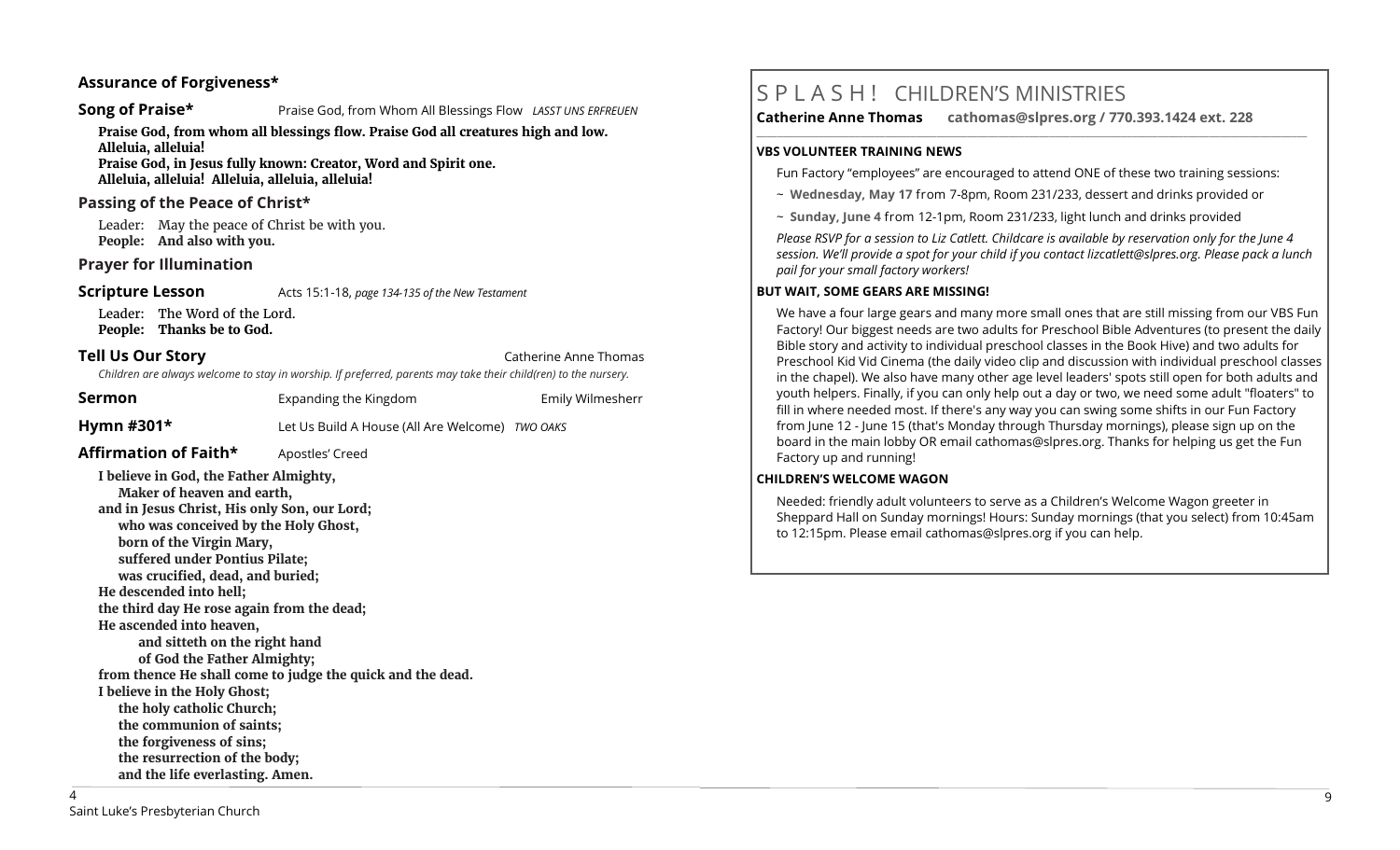# **OLDER, WISER, LOVING SENIORS (OWLS) END OF YEAR GATHERING**

Tuesday, May 23 at 11:30am Please join us for our last meeting of the spring season. We will also recognize Melba Gay as she retires her role as leader of this fantastic group. Please sign up on the sign up sheet in the lobby by Sunday, May 21 so we can give the restaurant an accurate head count for seating purposes.

Hope to see you there!

Olive Garden of Dunwoody 4749 Ashford Dunwoody Road Dunwoody, GA 30338 678-441-0270

# ADULT MINISTRY

**Shannon Dill shannondill@slpres.org / 770.393.1424 ext. 229** 

### **ADULT SUNDAY SCHOOL**

Classes meet between the worship services, 9:30-10:30am. Descriptions of current groups are available on our website (slpres.org) or http://bit.ly/AdultSundaySchool. Please join us!

 $\_$  ,  $\_$  ,  $\_$  ,  $\_$  ,  $\_$  ,  $\_$  ,  $\_$  ,  $\_$  ,  $\_$  ,  $\_$  ,  $\_$  ,  $\_$  ,  $\_$  ,  $\_$  ,  $\_$  ,  $\_$  ,  $\_$  ,  $\_$  ,  $\_$ 

### **FRIDAY MORNING MEN'S BIBLE STUDY**

Fellowship and Bible study every Friday from 6:40-8am in the Parlor with Dan Joyce.

### **DISCIPLE SERIES**

The final study in the Series, *Christian Believer,* focuses on essential doctrines of the Christian faith and makes connections between the doctrine and daily living. Classes are Tuesdays, 7-9pm.

### **BIBLE STUDY: "WAYFARERS"**

Come join David, Shannon or Phil as this week's preacher leads a study of the scripture for the upcoming Sunday's worship. Meet on Wednesdays at 10am in the church library.

## **Prayers of the People**

## **The Lord's Prayer**

**Our Father, who art in heaven, hallowed be thy Name, thy kingdom come, thy will be done, on earth as it is in heaven. Give us this day our daily bread; and forgive us our debts, as we forgive our debtors; and lead us not into temptation, but deliver us from evil. For thine is the kingdom, and the power, and the glory, forever. Amen.**

## **Offering Invitation**

*Giving is a tangible sign of worship. If you give electronically, there is a blue, laminated, electronic giving card in the pew rack to place in the offering plate as it is passed.*

**Offertory** Fairest Lord Jesus *arr. Jerry Ray*

**Song of Thanksgiving\*** Now Thank We All Our God *NUN DANKET ALLE GOTT* 

**All praise and thanks to God, who reigns in highest heaven, to Father and to Son and Spirit now be given: the one eternal God, whom heaven and earth adore, the God who was, and is, and shall be evermore.** 

## **Prayer of Dedication\***

## **The Lord's Supper**

*Communion will be served by intinction (dipping the bread into the cup). Everyone is invited to participate in the sacrament. Children who have discussed the sacrament with their parents and/or pastor are welcome. The cup holds grape juice, not wine, during this service. A server with gluten-free wafers will be standing directly in front of the communion table for those who prefer this option. If you would prefer to be served where you are sitting, please raise your hand.* 

**Closing Hymn #307\*** God of Grace and God of Glory *CWM RHONDDA*

## **Benediction\***

## **Postlude\***

*Worship Notes:* 

*Thank you to Kelly Sloan, pianist at the 8:30am service, as well as, Lee Orr, organist at the 11am service. Music: All rights reserved. Reprinted under OneLicense.net A-719333.*